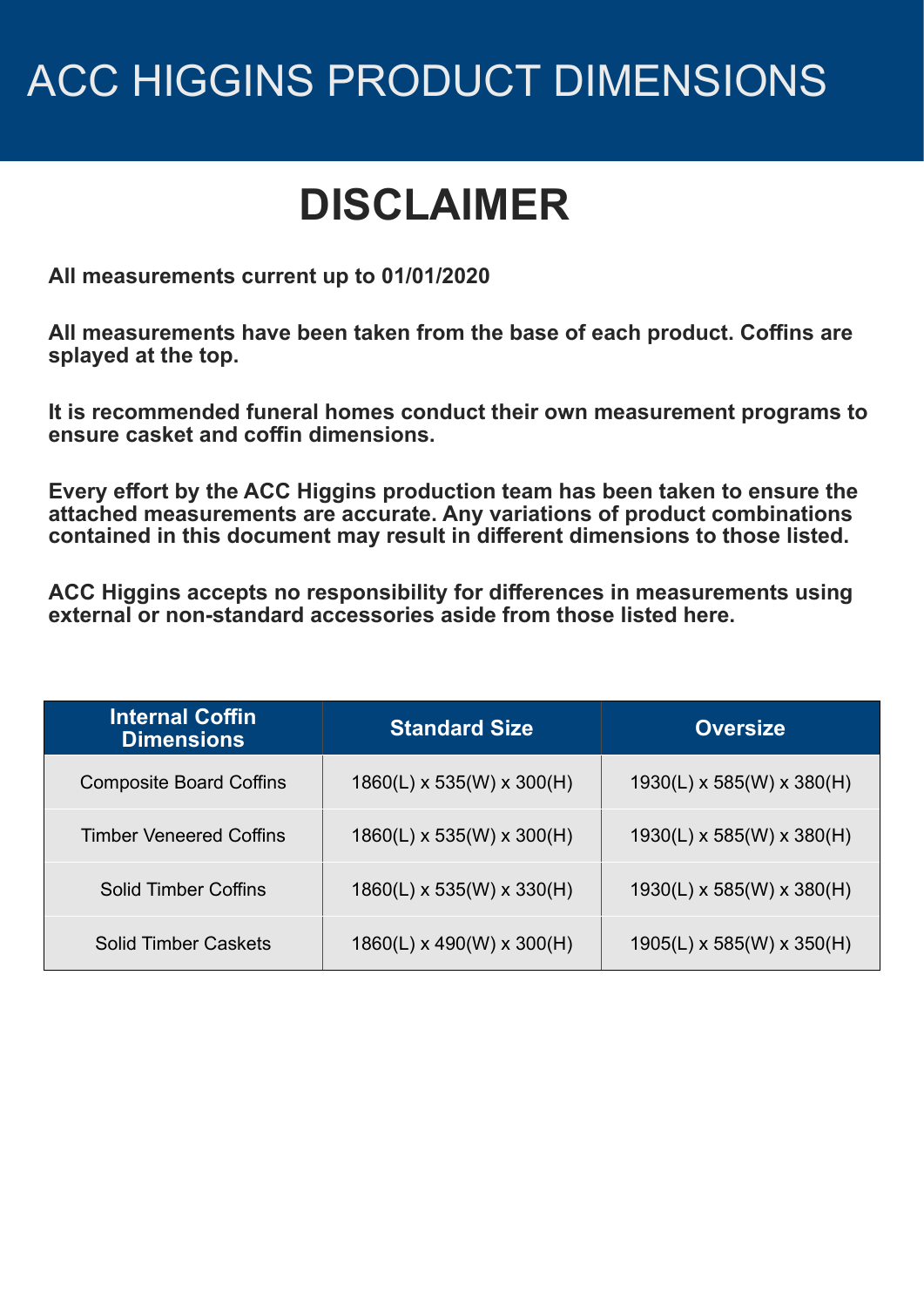| <b>COMPOSITE BOARD COFFINS</b>            |                 |                                                                                                           |                                                        |
|-------------------------------------------|-----------------|-----------------------------------------------------------------------------------------------------------|--------------------------------------------------------|
| <b>ACC HIGGINS PRODUCT</b><br><b>NAME</b> | <b>HANDLES</b>  | <b>STANDARD DIMENSIONS</b><br><b>WITH HANDLES OPEN</b><br>EXTENDED (L x W x H mm) EXTENDED (L x W x H mm) | <b>OVERSIZE DIMENSIONS</b><br><b>WITH HANDLES OPEN</b> |
| <b>Standard Shell</b>                     | A05             | 2000 x 615 x 350                                                                                          | 2100 x 655 x 410                                       |
| <b>Standard Shell</b>                     | A <sub>12</sub> | 2000 x 640 x 380                                                                                          | 2100 x 690 x 445                                       |
| Lambeth                                   | A05             | 2000 x 605 x 355                                                                                          | 2100 x 655 x 410                                       |
| <b>Basic</b>                              | A05             | 2000 x 605 x 355                                                                                          | 2100 x 655 x 410                                       |
| <b>Braid</b>                              | A05             | 2000 x 605 x 355                                                                                          | 2100 x 655 x 410                                       |
| <b>Drummond FL</b>                        | A00             | 2000 x 640 x 355                                                                                          | 2100 x 680 x 410                                       |
| <b>Country Oak</b>                        | A12             | 2000 x 640 x 355                                                                                          | 2100 x 690 x 410                                       |
| <b>Drummond SRL</b>                       | A00             | 2000 x 640 x 355                                                                                          | 2100 x 690 x 415                                       |
| Swan                                      | A12             | 2000 x 640 x 355                                                                                          | 2100 x 690 x 415                                       |
| <b>Two Tone</b>                           | A14             | 2000 x 640 x 355                                                                                          | 2100 x 690 x 410                                       |
| <b>Two Tone</b>                           | A12             | 2000 x 640 x 355                                                                                          | 2100 x 690 x 410                                       |
| <b>Waverley DRL</b>                       | A12             | 2010 x 640 x 355                                                                                          | 2115 x 690 x 420                                       |
| Montrose                                  | A14             | 2000 x 640 x 380                                                                                          | 2100 x 690 x 445                                       |
| <b>White Dome</b>                         | A <sub>15</sub> | 2000 x 660 x 335                                                                                          | 2100 x 710 x 400                                       |
| <b>Golden Teak</b>                        | A15             | 2000 x 660 x 335                                                                                          | 2100 x 710 x 400                                       |
| Sovereign Redgum                          | 929             | 2030 x 660 x 355                                                                                          |                                                        |
| Themes of Life                            | 121             | 2000 x 630 x 355                                                                                          | 2100 x 655 x 410                                       |
| Pearline                                  | 141             | 2000 x 630 x 355                                                                                          | 2100 x 710 x 400                                       |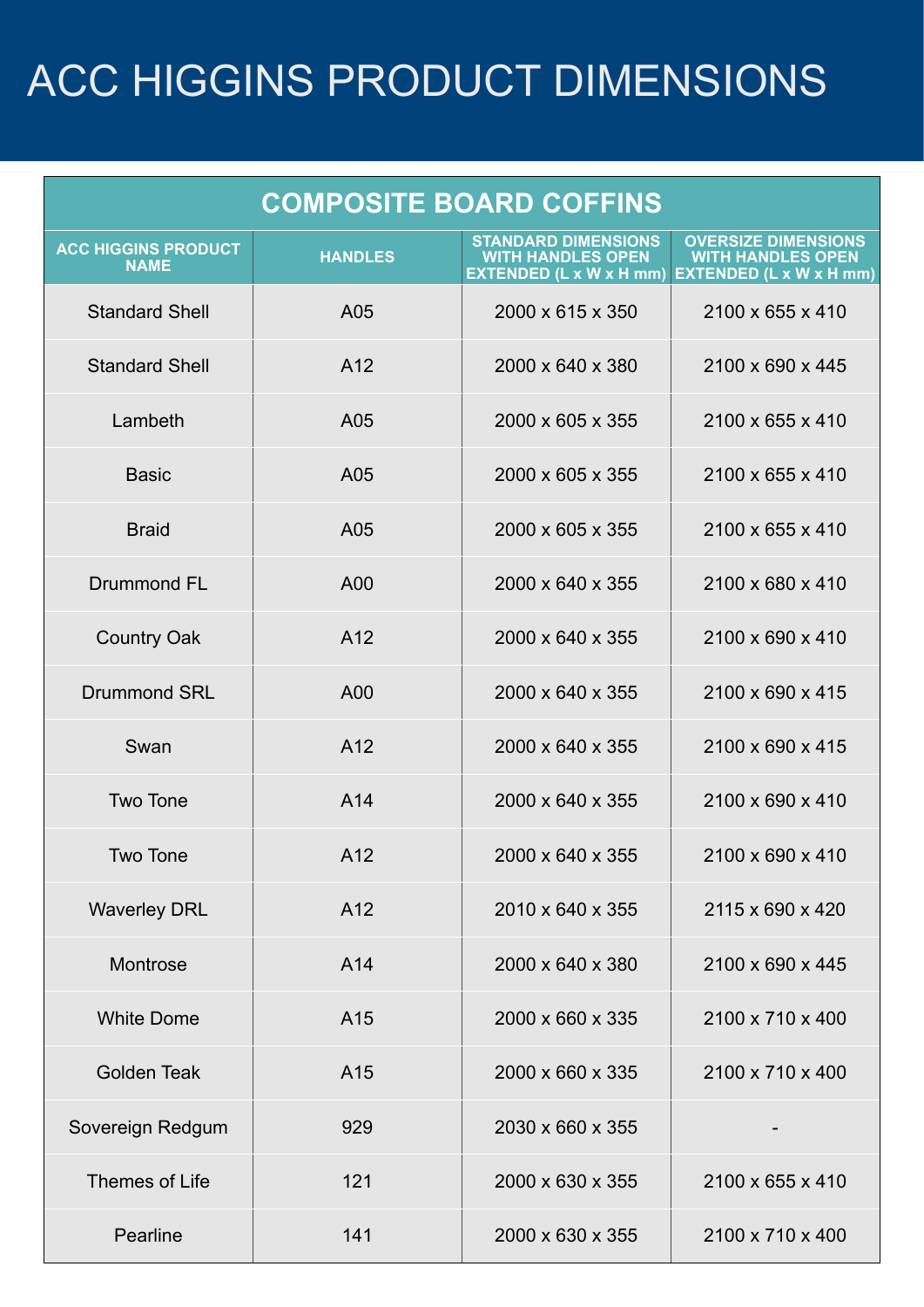| <b>TIMBER VENEERED COFFINS</b>            |                  |                                                                                   |                                                                                          |
|-------------------------------------------|------------------|-----------------------------------------------------------------------------------|------------------------------------------------------------------------------------------|
| <b>ACC HIGGINS PRODUCT</b><br><b>NAME</b> | <b>HANDLES</b>   | <b>STANDARD DIMENSIONS</b><br><b>WITH HANDLES OPEN</b><br>EXTENDED (L x W x H mm) | <b>OVERSIZE DIMENSIONS</b><br><b>WITH HANDLES OPEN</b><br><b>EXTENDED (L x W x H mm)</b> |
| Rundle                                    | A00              | 2010 x 660 x 355                                                                  | 2110 x 680 x 395                                                                         |
| Norwood                                   | 216              | 2010 x 660 x 355                                                                  | 2100 x 710 x 410                                                                         |
| <b>Montrose SLV</b>                       | 221              | 2000 x 640 x 380                                                                  | 2130 x 710 x 420                                                                         |
| <b>Brighton</b>                           | 141              | 2010 x 660 x 355                                                                  | 2101 x 710 x 410                                                                         |
| Hampton                                   | T <sub>0</sub> 7 | 2010 x 660 x 355                                                                  | 2102 x 710 x 410                                                                         |
| Whitehall                                 | A <sub>15</sub>  | 2010 x 660 x 355                                                                  | 2115 x 710 x 420                                                                         |
| Whitehall                                 | 221              | 2010 x 660 x 355                                                                  | 2115 x 710 x 420                                                                         |
| Davidson SLV                              | 221              | 2010 x 660 x 410                                                                  | 2130 x 710 x 460                                                                         |

| <b>SOLID TIMBER COFFINS</b>               |                  |                                                        |                                                                                                           |
|-------------------------------------------|------------------|--------------------------------------------------------|-----------------------------------------------------------------------------------------------------------|
| <b>ACC HIGGINS PRODUCT</b><br><b>NAME</b> | <b>HANDLES</b>   | <b>STANDARD DIMENSIONS</b><br><b>WITH HANDLES OPEN</b> | <b>OVERSIZE DIMENSIONS</b><br><b>WITH HANDLES OPEN</b><br>EXTENDED (L x W x H mm) EXTENDED (L x W x H mm) |
| I awson                                   | 221              | 2000 x 660 x 335                                       | 2115 x 710 x 430                                                                                          |
| <b>Teakdale</b>                           | 216              | 2040 x 660 x 420                                       | 2115 x 710 x 445                                                                                          |
| Denman Cedar                              | 216              | 2040 x 660 x 420                                       | 2115 x 710 x 445                                                                                          |
| Blackwood                                 | 221              | 2040 x 660 x 420                                       | 2115 x 710 x 430                                                                                          |
| Sapele Davidson                           | T <sub>0</sub> 7 | 2040 x 660 x 435                                       | 2130 x 710 x 460                                                                                          |
| Kent                                      | 244              | 2040 x 680 x 435                                       | 2130 x 730 x 445                                                                                          |
| Dexter Jarrah                             | 221              | 2040 x 660 x 420                                       | 2115 x 710 x 430                                                                                          |
| Ambassador                                | <b>INC</b>       | 2045 x 760 x 350                                       |                                                                                                           |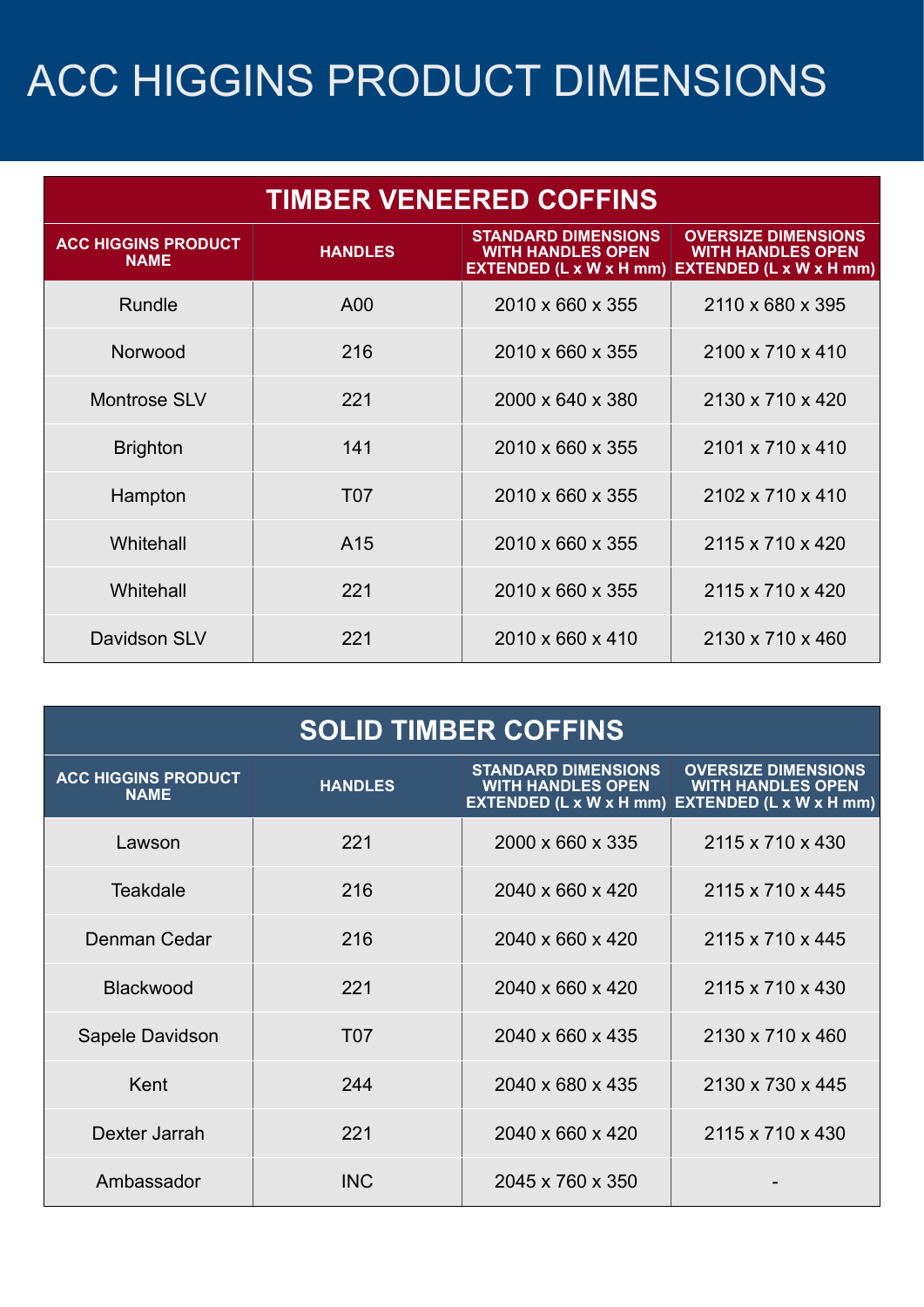| <b>SOLID TIMBER CASKETS</b>               |                |                                                                                          |                                                                                          |
|-------------------------------------------|----------------|------------------------------------------------------------------------------------------|------------------------------------------------------------------------------------------|
| <b>ACC HIGGINS PRODUCT</b><br><b>NAME</b> | <b>HANDLES</b> | <b>STANDARD DIMENSIONS</b><br><b>WITH HANDLES OPEN</b><br><b>EXTENDED (L x W x H mm)</b> | <b>OVERSIZE DIMENSIONS</b><br><b>WITH HANDLES OPEN</b><br><b>EXTENDED (L x W x H mm)</b> |
| <b>Blackwood Dome</b>                     | <b>INC</b>     | 2035 x 635 x 520                                                                         | N/A                                                                                      |
| Macalister                                | <b>INC</b>     | 2030 x 650 x 510                                                                         | N/A                                                                                      |
| <b>Precious Memories</b>                  | <b>INC</b>     | 2050 x 650 x 540                                                                         | N/A                                                                                      |
| <b>Cromwell Cedar</b>                     | 6x216          | 2000 x 710 x 465                                                                         | 2050 x 785 x 465                                                                         |
| Grecian Urn Blackwood                     | 6x221          | 2000 x 690 x 430                                                                         | 2050 x 758 x 480                                                                         |
| <b>Grecian Urn Lacquered</b>              | 6x216          | 2000 x 690 x 430                                                                         | 2050 x 785 x 480                                                                         |
| Grecian Urn Rosewood                      | 6x216          | 2000 x 690 x 430                                                                         | 2050 x 785 x 480                                                                         |
| Grecian Urn Jarrah                        | 6x216          | 2000 x 690 x 430                                                                         | 2050 x 785 x 480                                                                         |
| Devon                                     | 6x216          | 2000 x 690 x 430                                                                         | 2050 x 785 x 480                                                                         |
| Regal                                     | 6x444          | 2000 x 650 x 450                                                                         | 2200 x 660 x 495                                                                         |
| Preston                                   | <b>INC</b>     | 2045 x 720 x 600                                                                         | 2045 x 790 x 600                                                                         |

| <b>ENVIRONMENTAL CASKETS &amp; COFFINS</b> |                |                                                                                          |                                                                                          |
|--------------------------------------------|----------------|------------------------------------------------------------------------------------------|------------------------------------------------------------------------------------------|
| <b>ACC HIGGINS PRODUCT</b><br><b>NAME</b>  | <b>HANDLES</b> | <b>STANDARD DIMENSIONS</b><br><b>WITH HANDLES OPEN</b><br><b>EXTENDED (L x W x H mm)</b> | <b>OVERSIZE DIMENSIONS</b><br><b>WITH HANDLES OPEN</b><br><b>EXTENDED (L x W x H mm)</b> |
| Natural Legacy 5'8"                        | <b>INC</b>     | 1700 x 510 x 320                                                                         | N/A                                                                                      |
| Natural Legacy 6'2"                        | <b>INC</b>     | 1840 x 540 x 320                                                                         | N/A                                                                                      |
| <b>Enviro Coffin</b>                       | Rope           | 2020 x 620 x 335                                                                         | 2100 x 670 x 405                                                                         |
| <b>Enviro Coffin</b>                       | Timber         | 2020 x 680 x 335                                                                         | 2110 x 700 x 405                                                                         |
| <b>Enviro Casket</b>                       | Timber         | 2000 x 690 x 430                                                                         | 2050 x 785 x 480                                                                         |
| Willow                                     | <b>INC</b>     | 2000 x 600 x 390                                                                         | N/A                                                                                      |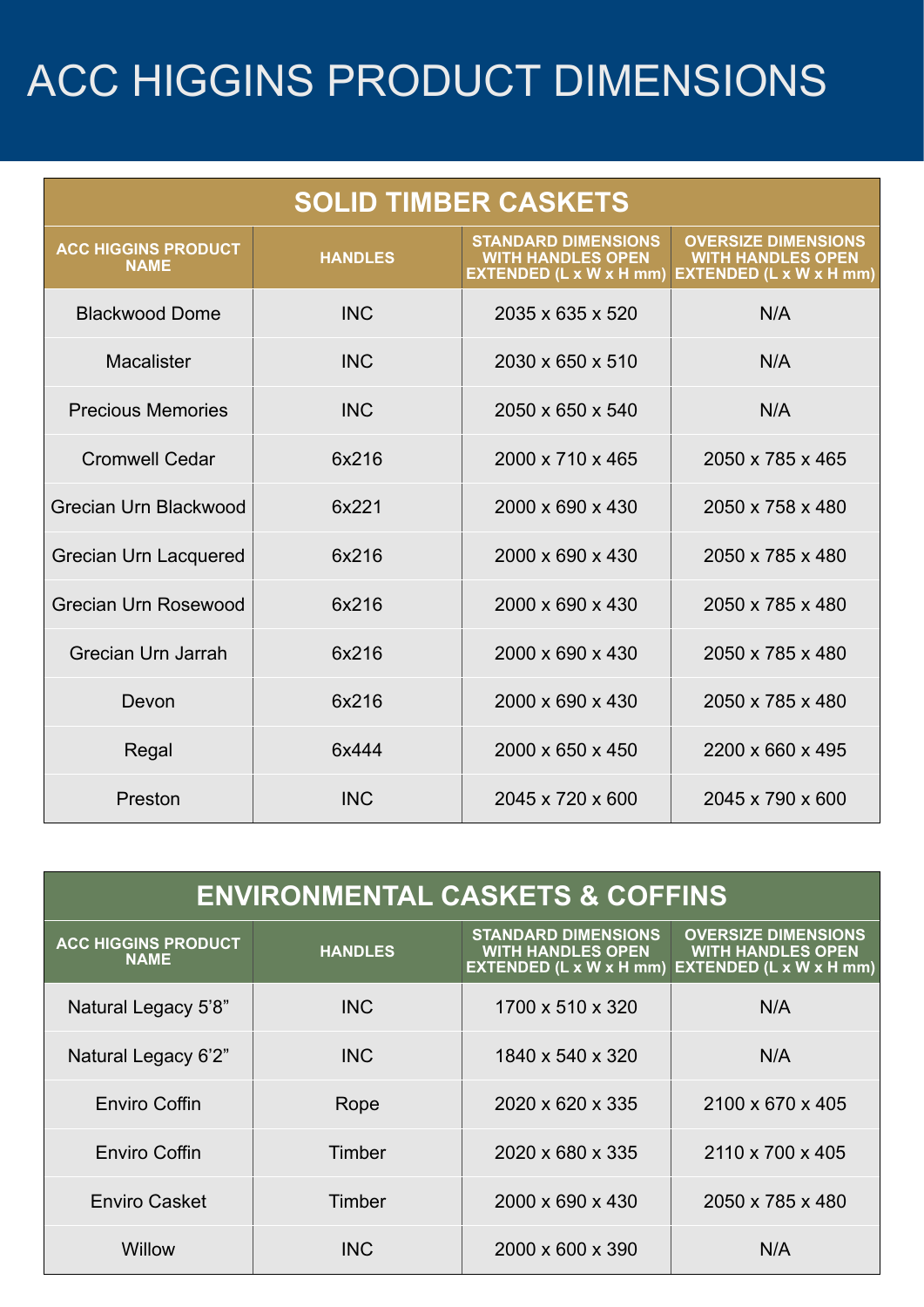| <b>CHILDREN'S CASKETS &amp; COFFINS</b> |                                                                 |                                                                           |  |
|-----------------------------------------|-----------------------------------------------------------------|---------------------------------------------------------------------------|--|
| <b>ACC HIGGINS PRODUCT NAME</b>         | <b>STANDARD EXTERNAL</b><br><b>DIMENSIONS</b><br>(L x W x H mm) | <b>STANDARD INTERNAL DIMENSIONS</b><br>$(L \times W \times H \text{ mm})$ |  |
| Grecian Urn 2'                          | 720 x 370 x 300                                                 | 650 x 280 x 200                                                           |  |
| Grecian Urn 3'                          | 1050 x 470 x 370                                                | 960 x 360 x 250                                                           |  |
| Grecian Urn 4'                          | 1400 x 640 x 400                                                | 1250 x 470 x 290                                                          |  |
| Grecian Urn 5'                          | 1720 x 700 x 430                                                | 1530 x 540 x 290                                                          |  |
| Natural Legacy 10"                      | 300 x 240 x 240                                                 | 240 x 180 x 130                                                           |  |
| Natural Legacy 15"                      | 430 x 330 x 220                                                 | 380 x 280 x 170                                                           |  |
| Natural Legacy 18"                      | 480 x 220 x 220                                                 | 460 x 180 x 160                                                           |  |
| Natural Legacy 24"                      | 640 x 230 x 220                                                 | 610 x 200 x 180                                                           |  |
| Natural Legacy 30"                      | 790 x 300 x 240                                                 | 760 x 250 x 180                                                           |  |
| Child's Coffin 1'6"                     | 520 x 280 x 200                                                 | 460 x 200 x 165                                                           |  |
| Child's Coffin 2'0"                     | 680 x 320 x 200                                                 | 600 x 220 x 165                                                           |  |
| Child's Coffin 2'6"                     | 820 x 360 x 230                                                 | 750 x 260 x 190                                                           |  |
| Child's Coffin 3'0"                     | 980 x 420 x 260                                                 | 920 x 290 x 220                                                           |  |
| Child's Coffin 4'0"                     | 1280 x 490 x 290                                                | 1220 x 360 x 250                                                          |  |
| Child's Coffin 5'0"                     | 1720 x 600 x 330                                                | 1570 x 480 x 300                                                          |  |